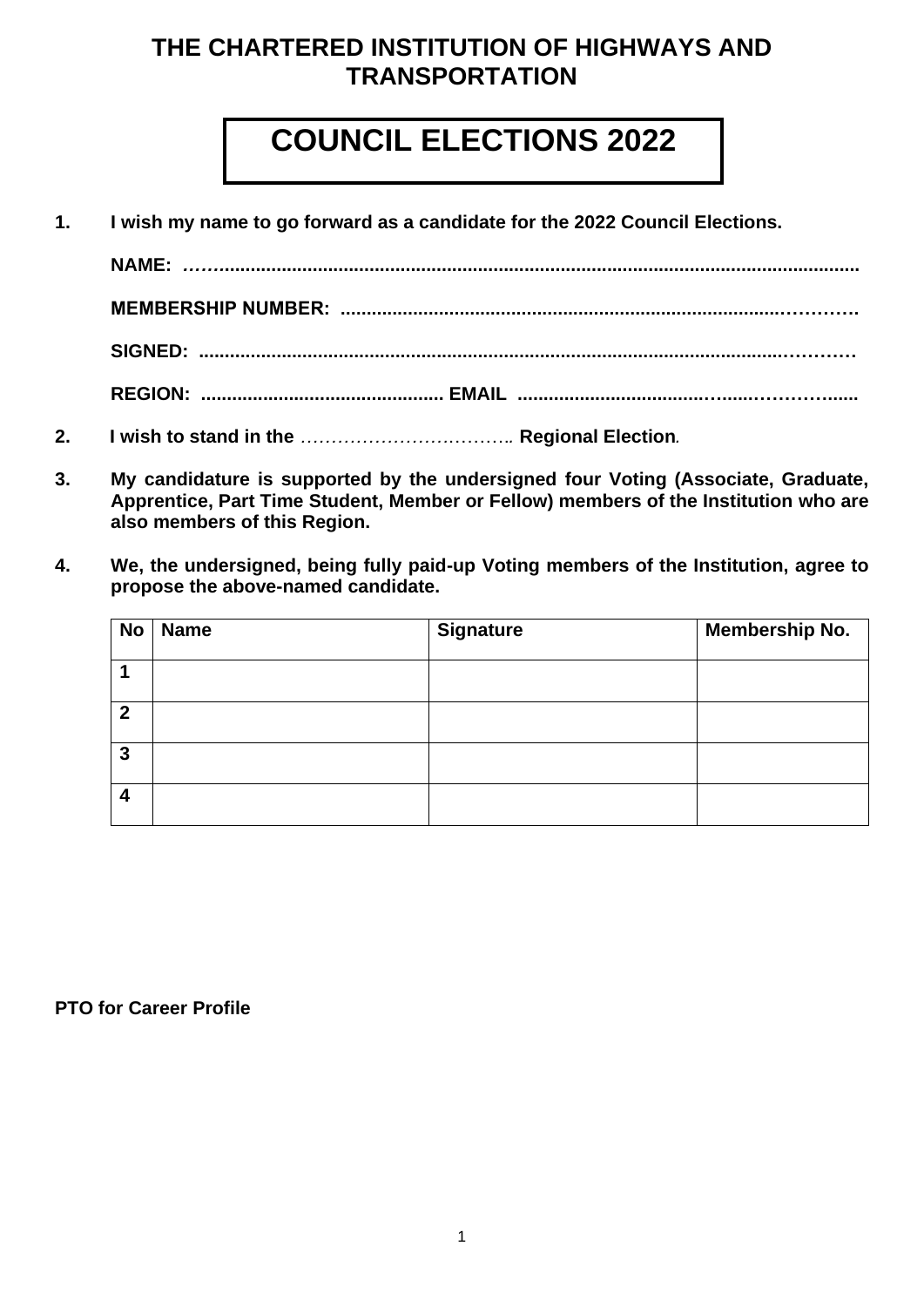## **THE CHARTERED INSTITUTION OF HIGHWAYS AND TRANSPORTATION**

### **CAREER PROFILE**

#### **(This section must be typed)**

**CIHT MEMBERSHIP LEVEL: .......................................................................................…........….. JOB TITLE AND EMPLOYER: .......................................................................................…........…**

**POSTNOMINAL LETTERS: .......................................................................................…........……..**

**PROFESSIONAL AFFILIATIONS** *List the professional affiliations you hold including the membership grade and institution:*

| Grade | <b>Institution</b> |
|-------|--------------------|
|       |                    |
|       |                    |
|       |                    |
|       |                    |
|       |                    |
|       |                    |

**EDUCATION & QUALIFICATIONS** *List the professional qualifications, academic qualifications and any other honours you hold with dates in order of past to present:*

| Date (from/to) | <b>Description</b> |
|----------------|--------------------|
|                |                    |
|                |                    |
|                |                    |
|                |                    |
|                |                    |
|                |                    |

**PRESENT POST OR OCCUPATION** *Include the date commenced***:**

(max. 25 words)**.............................................................................................................................. ..........................................................................................................................................................**

**..........................................................................................................................................................**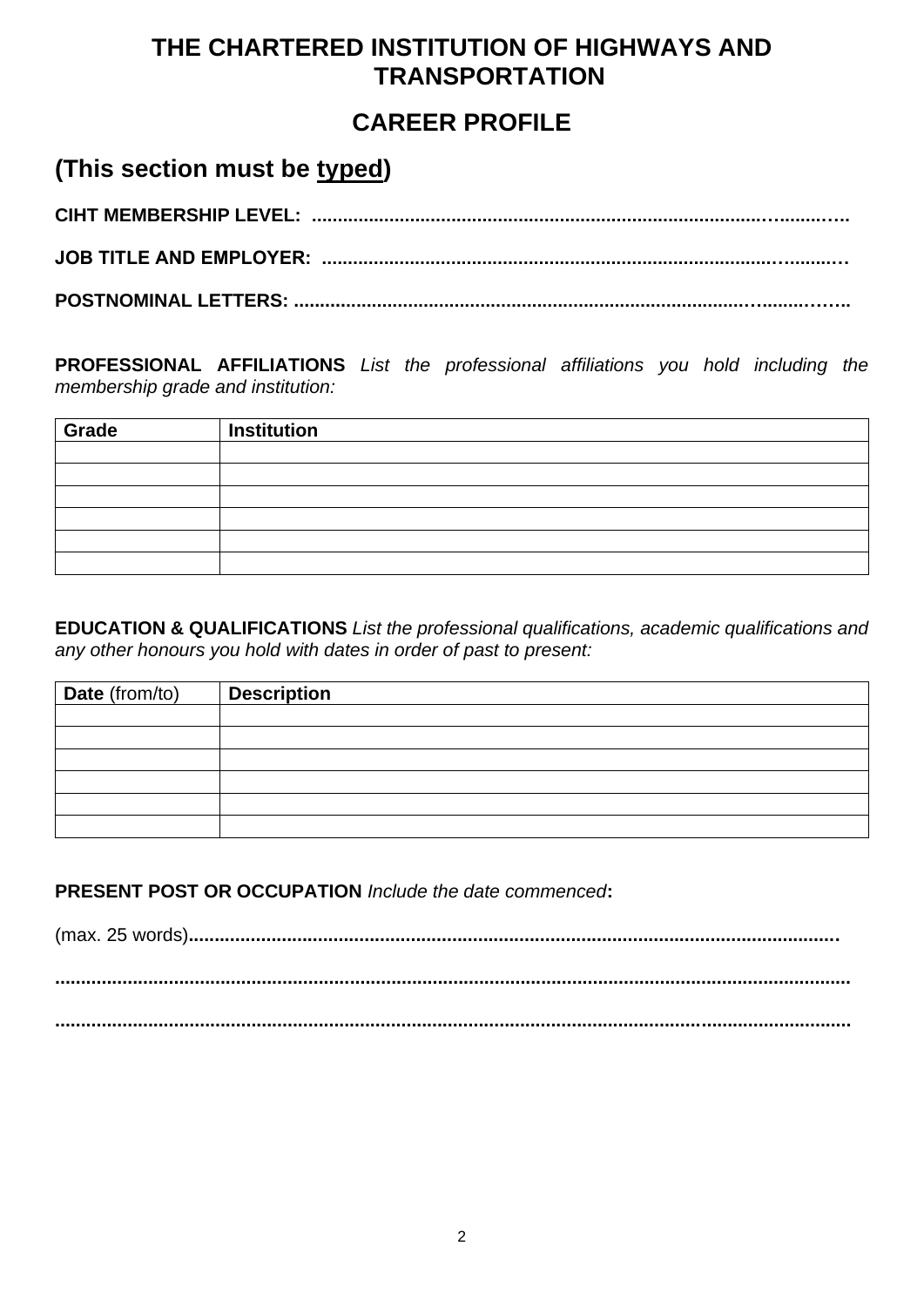**PAST AND PRESENT SERVICE TO THE INSTITIUTION** *List with dates any support you have provided to the CIHT such as - CIHT Regions (include posts held), membership of CIHT boards /*  panels, authorship of technical articles, acting as a reviewer or similar, previous Council *experience, and any CIHT awards received (Young Professional Award, Colas CIHT Presentation Award, Certificate of Merit, Institution Award etc.):*

| Date (from/to) | <b>Description</b> |
|----------------|--------------------|
|                |                    |
|                |                    |
|                |                    |
|                |                    |
|                |                    |
|                |                    |
|                |                    |
|                |                    |
|                |                    |
|                |                    |
|                |                    |
|                |                    |
|                |                    |
|                |                    |

**ABOUT YOU:** *Tell us about yourself and your professional background, including why you want to be a Council Member.* 

**.......................................................................................................................................................... ..........................................................................................................................................................**

**..........................................................................................................................................................**

*(max. 150 words)*

**SKILLS:** *How will your particular skills and experience benefit Council? Give some examples from your professional or personal life that show you have the right skill set to contribute to the work of Council.*

**.............................................................................................................................**

**.......................................................................................................................................................... .......................................................................................................................................................... ..........................................................................................................................................................**

*(max 150 words)*